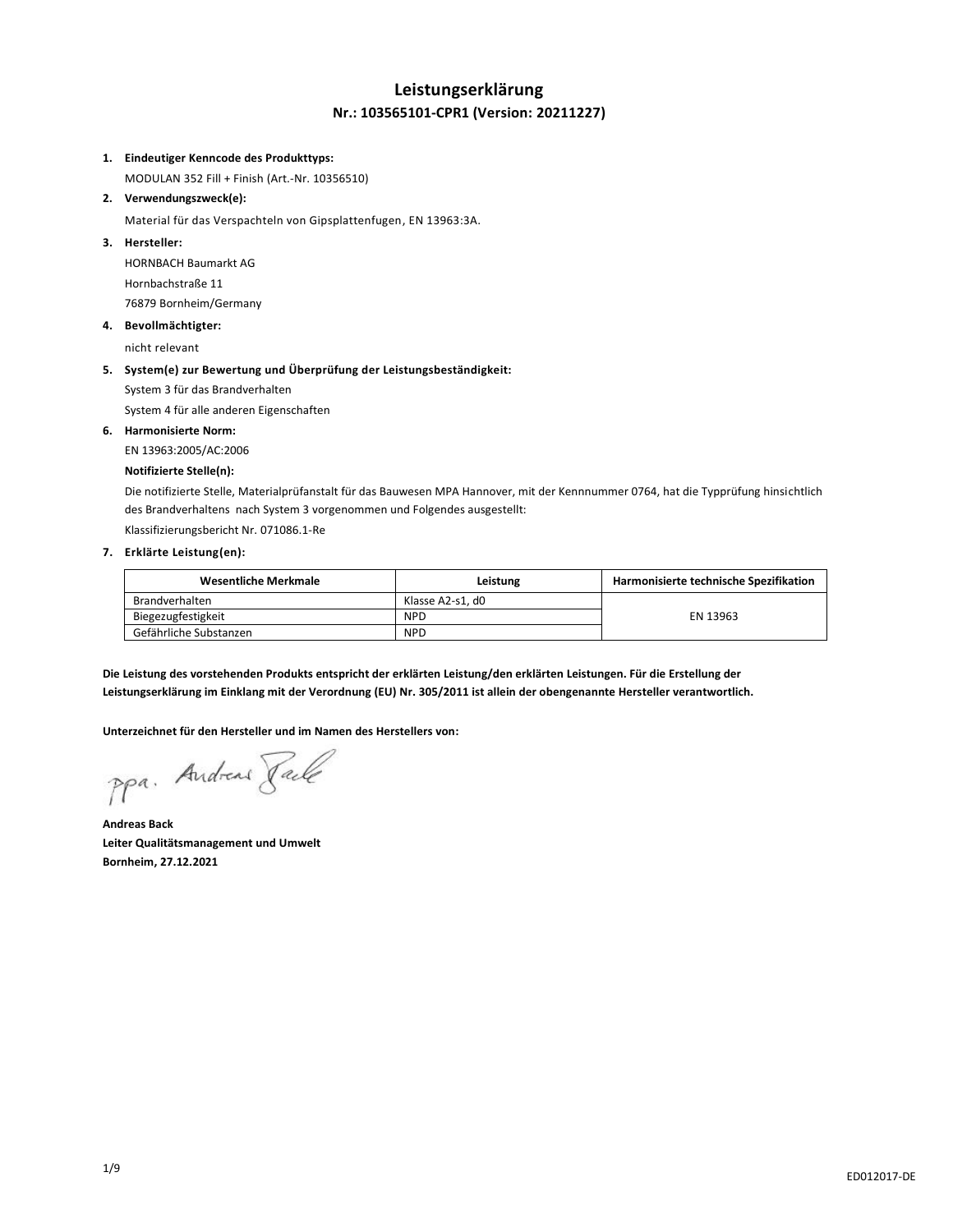# **Declaration of Performance No 103565101-CPR1 (Version: 20211227)**

**1. Unique identification code of the product-type:**

MODULAN 352 Fill + Finish (Art.-Nr. 10356510)

**2. Intended use/es:**

Jointing materials for gypsum boards, EN 13963:3A.

**3. Manufacturer:**

HORNBACH Baumarkt AG Hornbachstraße 11 76879 Bornheim/Germany

**4. Authorised representative:**

not relevant

**5. System/s of AVCP:**

System 3 for reaction to fire System 4

**6. Harmonised standard:**

EN 13963:2005/AC:2006

#### **Notified body/ies:**

The notified body, Materialprüfanstalt für das Bauwesen MPA Hannover, carrying identification number 0764, has performed the type test for reaction to fire following system 3 and issued the following:

classification report Nr. 071086.1-Re

## **7. Declared performance/s:**

| <b>Essential characteristics</b> | Performance     | Harmonised technical specification |
|----------------------------------|-----------------|------------------------------------|
| Reaction to fire                 | Class A2-s1. d0 |                                    |
| Flexural tensile strength        | <b>NPD</b>      | EN 13963                           |
| Harmful substances               | <b>NPD</b>      |                                    |

**The performance of the product identified above is in conformity with the set of declared performance/s. This declaration of performance is issued, in accordance with Regulation (EU) No 305/2011, under the sole responsibility of the manufacturer identified above.**

**Signed for and on behalf of the manufacturer by:**

ppa. Andreas Pale

**Andreas Back Head of Quality Assurance and Environmental Issues At Bornheim on 27.12.2021**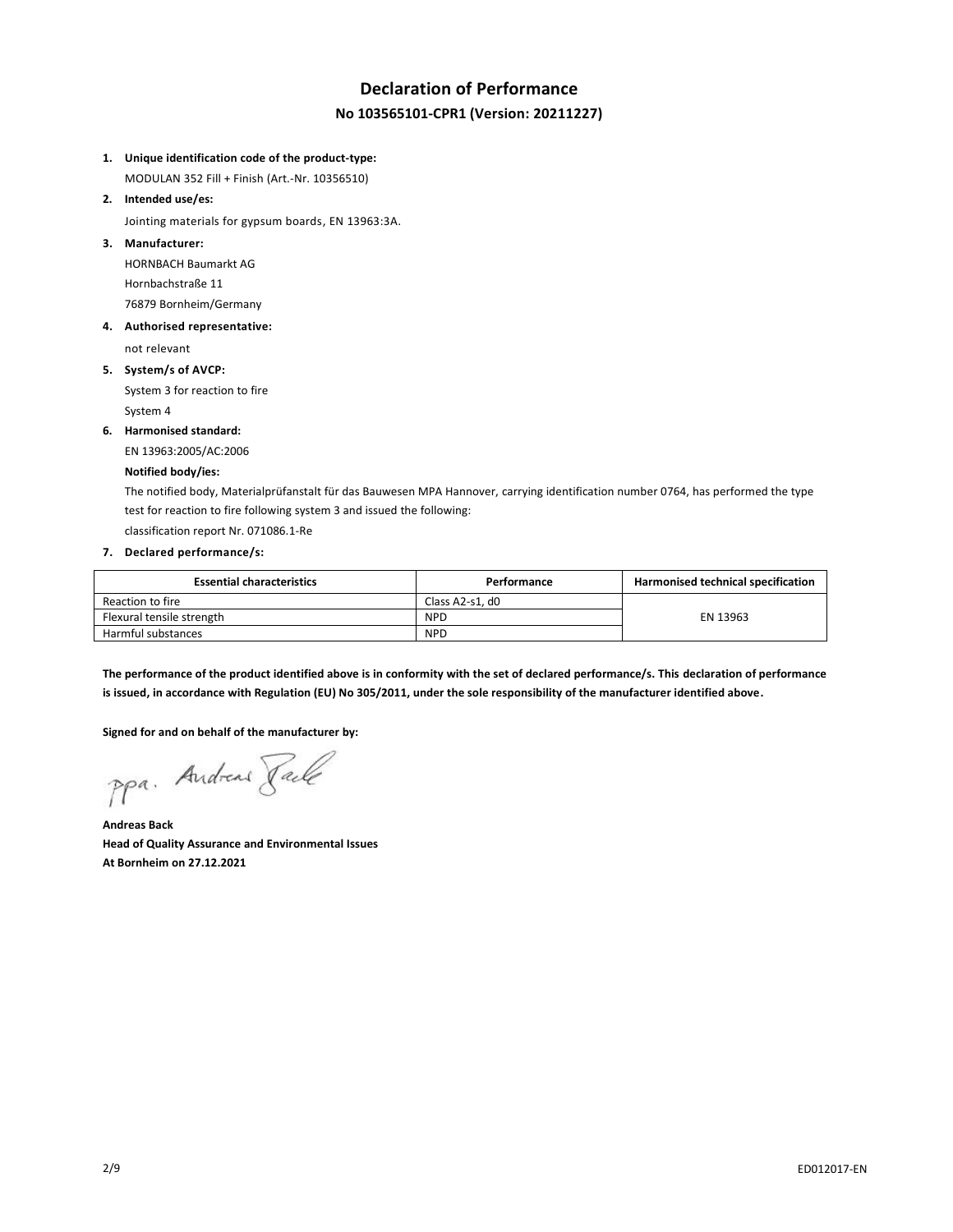# **Déclaration des Performances N <sup>o</sup> 103565101-CPR1 (Version 20211227)**

### **1. Code d'identification unique du produit type :**

MODULAN 352 Fill + Finish (Art.-Nr. 10356510)

**2. Usage(s) prévu(s) :**

Matériaux de jointoiement pour plaques de plâtre, EN 13963:3A.

**3. Fabricant :**

HORNBACH Baumarkt AG Hornbachstraße 11 76879 Bornheim/Germany

**4. Mandataire :**

non pertinent

### **5. Système(s) d'évaluation et de vérification de la constance des performances :**

Système 3 pour le comportement au feu Système 4

**6. Norme harmonisée :**

EN 13963:2005/AC:2006

### **Organisme(s) notifié(s) :**

L'institut agréé, Materialprüfanstalt für das Bauwesen MPA Hannover, portant le numéro d'identification 0764, a effectué le contrôle de type concernant le comportement au feu selon le système 3 et a établi ce qui suit :

rapport de classification Nr. 071086.1-Re

## **7. Performance(s) déclarées :**

| Caractéristiques essentielles    | Performance      | Spécifications techniques<br>harmonisées |
|----------------------------------|------------------|------------------------------------------|
| Comportement au feu              | Classe A2-s1. d0 |                                          |
| Résistance à la traction flexion | <b>NPD</b>       | EN 13963                                 |
| Substances dangereuses           | <b>NPD</b>       |                                          |

**Les performances du produit identifié ci-dessus sont conformes aux performances déclarées. Conformément au règlement (UE) n <sup>o</sup> 305/2011, la présente déclaration des performances est établie sous la seule responsabilité du fabricant mentionné ci-dessus.**

**Signé pour le fabricant et en son nom par :**

ppa. Andreas Pale

**Andreas Back Directeur Management de la qualité À Bornheim, le 27.12.2021**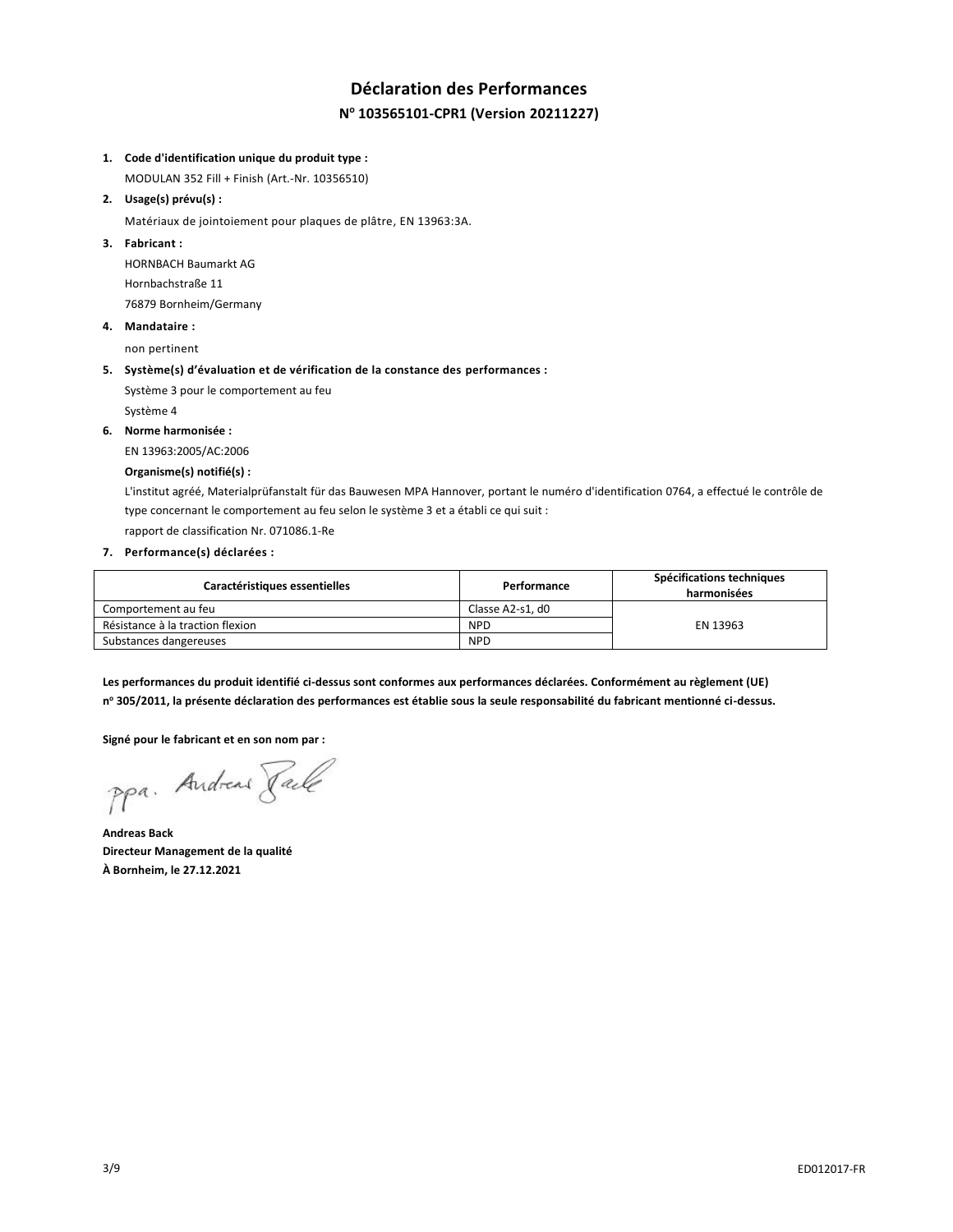## **Dichiarazione di Prestazione N 103565101-CPR1 (Versione 20211227)**

### **1. Codice di identificazione unico del prodotto-tipo:**

MODULAN 352 Fill + Finish (Art.-Nr. 10356510)

**2. Usi previsti:**

Stucchi per il trattamento dei giunti per lastre di gesso rivestito (cartongesso), EN 13963:3A.

## **3. Fabbricante:**

HORNBACH Baumarkt AG Hornbachstraße 11 76879 Bornheim/Germany

**4. Mandatario:**

non rilevante

### **5. Sistemi di VVCP:**

Sistema 3 per il comportamento antincendio Sistema 4

**6. Norma armonizzata:**

EN 13963:2005/AC:2006

### **Organismi notificati:**

L'ente di notifica, Materialprüfanstalt für das Bauwesen MPA Hannover, con il codice identificativo 0764, ha realizzato la prova di tipo per quanto riguarda il comportamento antincendio secondo il sistema 3 e il seguente:

rapporto di classificazione Nr. 071086.1-Re

## **7. Prestazioni dichiarate:**

| Caratteristiche essenziali             | Prestazioni      | Specifiche tecniche armonizzate |
|----------------------------------------|------------------|---------------------------------|
| Reazione al fuoco                      | Classe A2-s1. d0 |                                 |
| Resistenza alla trazione per flessione | <b>NPD</b>       | EN 13963                        |
| Sostanze pericolose                    | <b>NPD</b>       |                                 |

**La prestazione del prodotto sopra identificato è conforme all'insieme delle prestazioni dichiarate. La presente dichiarazione di responsabilità viene emessa, in conformità al regolamento (UE) n. 305/2011, sotto la sola responsabilità del fabbricante sopra identificato.**

**Firmato a nome e per conto del fabbricante da:**

ppa. Andreas Face

**Andreas Back Responsabile Qualità In Bornheim addì 27.12.2021**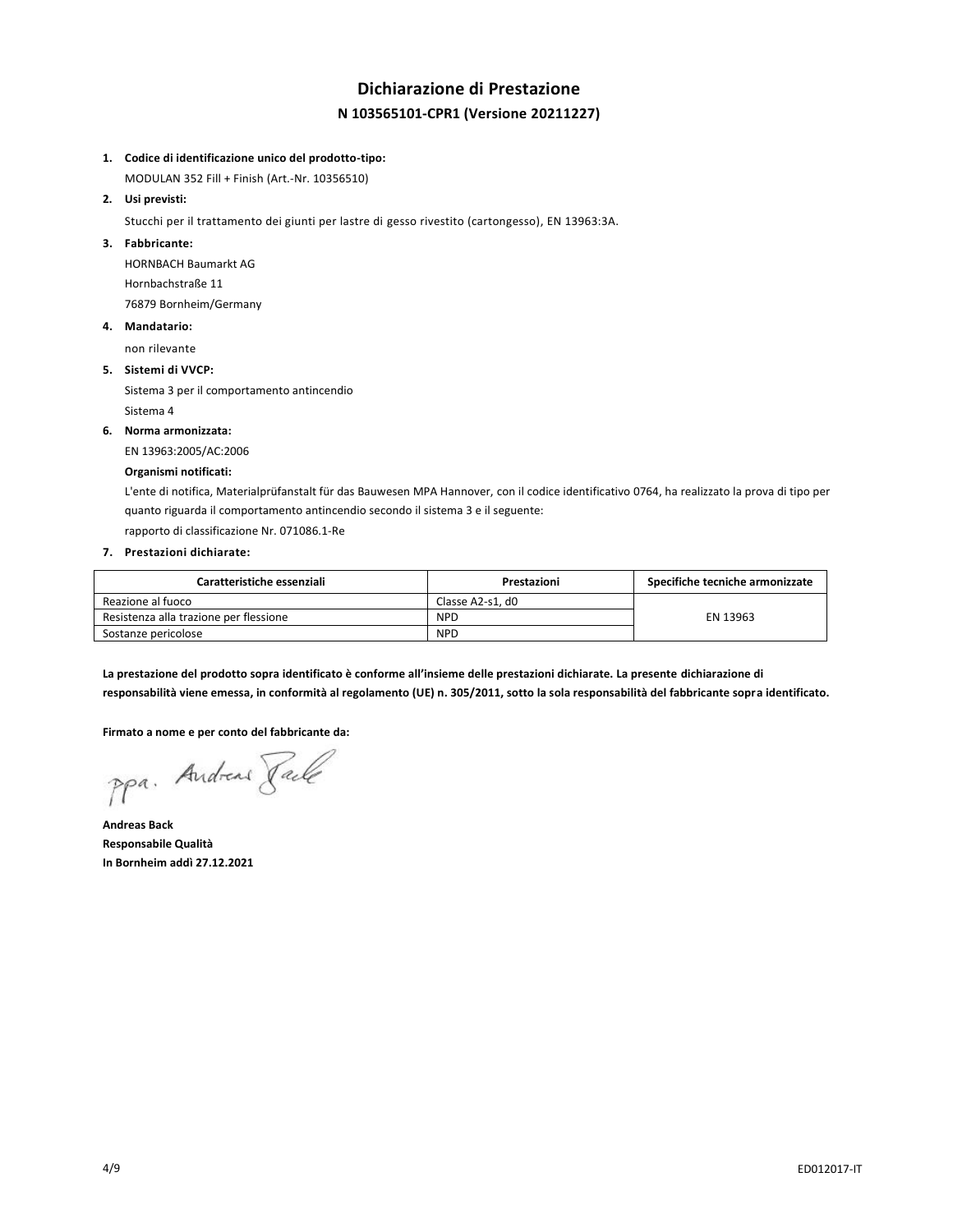## **Prestatieverklaring Nr. 103565101-CPR1 (Versie 20211227)**

## **1. Unieke identificatiecode van het producttype:**

MODULAN 352 Fill + Finish (Art.-Nr. 10356510)

**2. Beoogd(e) gebruik(en):**

Voegvulmaterialen voor gipsplaten, EN 13963:3A.

**3. Fabrikant:**

HORNBACH Baumarkt AG Hornbachstraße 11 76879 Bornheim/Germany

**4. Gemachtigde:**

niet relevant

## **5. Het system of de systemen voor de beoordeling en verificatie van de prestatiebestendigheid:**

Systeem 3 voor het brandgedrag Systeem 4

**6. Geharmoniseerde norm:**

EN 13963:2005/AC:2006

## **Aangemelde instantie(s):**

De aangemelde instantie, Materialprüfanstalt für das Bauwesen MPA Hannover, met het identificatienummer 0764, heeft de typetest aangaande het brandgedrag volgens het systeem 3 uitgevoerd en het volgende verstrekt:

classificatie rapport Nr. 071086.1-Re

## **7. Aangegeven prestatie(s):**

| Essentiële kenmerken    | Vermogen         | Geharmoniseerde technische specificatie |
|-------------------------|------------------|-----------------------------------------|
| Brandgedrag             | Klasse A2-s1. d0 |                                         |
| Buigtreksterkte         | <b>NPD</b>       | EN 13963                                |
| Gevaarlijke substanties | <b>NPD</b>       |                                         |

**De prestaties van het hierboven omschreven product zijn conform de aangegeven prestaties. Deze prestatieverklaring wordt in overeenstemming met Verordening (EU) nr. 305/2011 onder de exclusieve verantwoordelijkheid van de hierboven vermelde fabrikant verstrekt.**

**Ondertekend voor en namens de fabrikant door:**

ppa. Andreas Face

**Andreas Back hoofd Kwaliteitsmanagement Te Bornheim op 27.12.2021**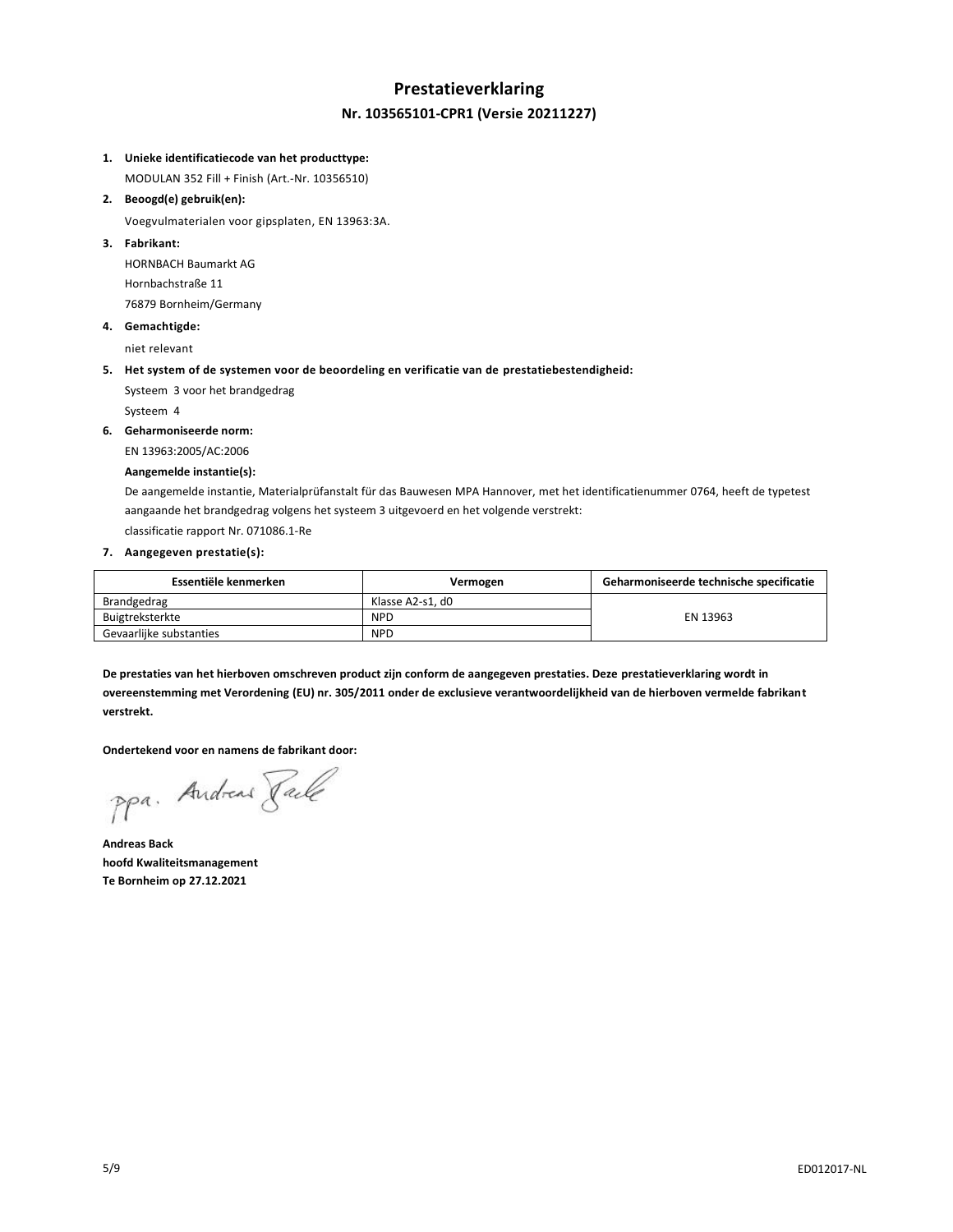# **Prestandadeklaration Nr 103565101-CPR1 (Version 20211227)**

### **1. Produkttypens unika identifikationskod:**

MODULAN 352 Fill + Finish (Art.-Nr. 10356510)

**2. Avsedd användning/avsedda användningar:**

Fogmassor och papperstape för gipsskivor, EN 13963:3A.

**3. Tillverkare:**

HORNBACH Baumarkt AG Hornbachstraße 11 76879 Bornheim/Germany

**4. Tillverkarens representant:**

ej relevant

**5. System för bedömning och fortlöpande kontroll av prestanda:**

System 3 för förhållningssätt vid brand System 4

**6. Harmoniserad standard:**

EN 13963:2005/AC:2006

### **Anmält/anmälda organ:**

Det officiella certifieringsorganet, Materialprüfanstalt für das Bauwesen MPA Hannover, med ID-nummer 0764, har utfört typprovningen för förhållningssätt vid brand enligt system 3 och har utställt följande:

klassificeringsrapport Nr. 071086.1-Re

### **7. Angiven prestanda:**

| Väsentliga kännetecken     | Prestanda       | Harmoniserad teknisk specifikation |
|----------------------------|-----------------|------------------------------------|
| Förhållningssätt vid brand | Klass A2-s1. d0 |                                    |
| Böjdraghållfasthet         | <b>NPD</b>      | EN 13963                           |
| Farliga substanser         | <b>NPD</b>      |                                    |

**Prestandan för ovanstående produkt överensstämmer med den angivna prestandan. Denna prestandadeklaration har utfärdats i enlighet med förordning (EU) nr 305/2011 på eget ansvar av den tillverkare som anges ovan.**

**Undertecknad på tillverkarens vägnar av:**

ppa. Andreas Face

**Andreas Back ledare för kvalitetsmanagement Bornheim den 27.12.2021**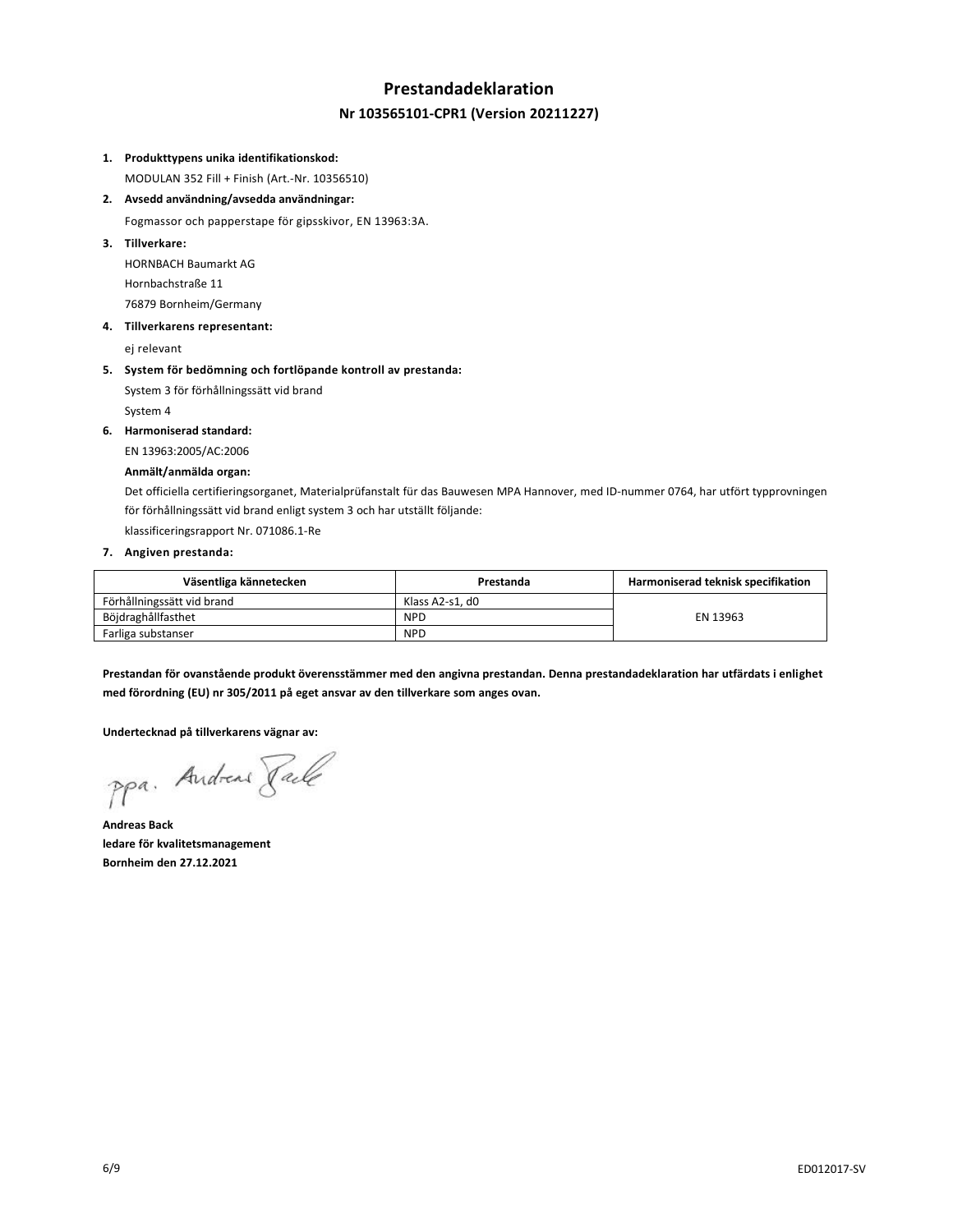# **Prohlášení o Vlastnostech č. 103565101-CPR1 (Verze 20211227)**

### **1. Jedinečný identifikační kód typu výrobku:**

MODULAN 352 Fill + Finish (Art.-Nr. 10356510)

**2. Zamýšlené/zamýšlená použití:**

Spárovací materiály pro sádrokartonové desky, EN 13963:3A.

**3. Výrobce:**

HORNBACH Baumarkt AG Hornbachstraße 11 76879 Bornheim/Germany

**4. Zplnomocněný zástupce:**

irelevantní

**5. Systém/systémy POSV:**

Systém 3 pro požární vlastnosti Systém 4

**6. Harmonizovaná norma:**

EN 13963:2005/AC:2006

## **Oznámený subjekt/oznámené subjekty:**

Notifikované místo, Materialprüfanstalt für das Bauwesen MPA Hannover, s identifikačním číslem 0764, provedlo typovou zkoušku z hlediska požárních vlastností podle systému 3 a vystavilo následující:

klasifikační zpráva Nr. 071086.1-Re

## **7. Deklarovaná vlastnost/Deklarované vlastnosti:**

| Podstatné vlastnosti    | Výkon           | Harmonizovaná technická specifikace |
|-------------------------|-----------------|-------------------------------------|
| Požární vlastnosti      | Třída A2-s1. d0 |                                     |
| Pevnost v tahu za ohybu | <b>NPD</b>      | EN 13963                            |
| Nebezpečné látky        | <b>NPD</b>      |                                     |

**Vlastnosti výše uvedeného výrobku jsou ve shodě se souborem deklarovaných vlastností. Toto prohlášení o vlastnostech se v souladu s nařízením (EU) č. 305/2011 vydává na výhradní odpovědnost výrobce uvedeného výše.**

**Podepsáno za výrobce a jeho jménem:**

ppa. Andreas Face

**Andreas Back vedoucí oddělení kvality V Bornheim dne 27.12.2021**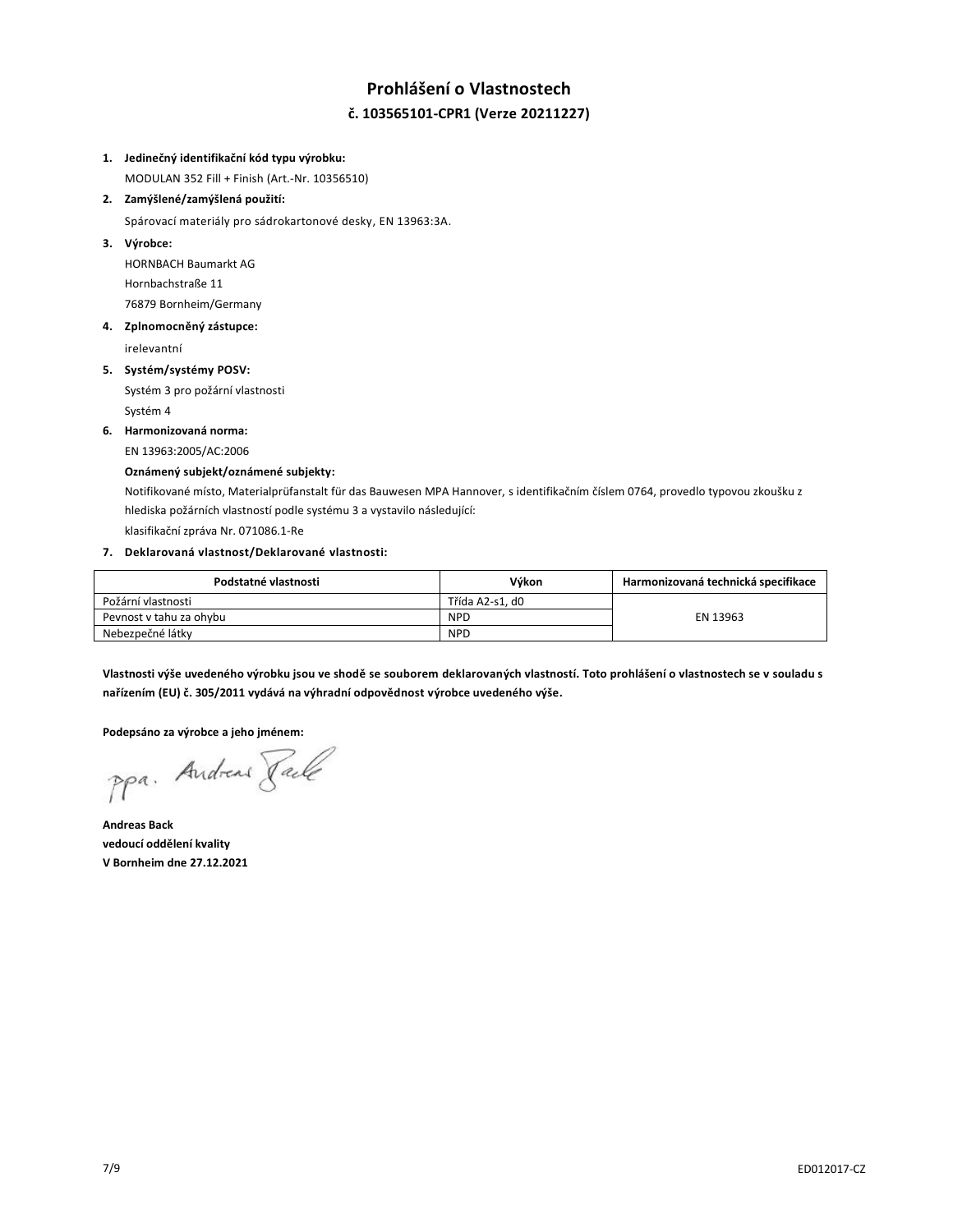# **Vyhlásenie o Parametroch č. 103565101-CPR1 (Verzia 20211227)**

### **1. Jedinečný identifikačný kód typu výrobku:**

MODULAN 352 Fill + Finish (Art.-Nr. 10356510)

**2. Zamýšľané použitie/použitia:**

Škárovacia materiály pre sadrokartónové dosky, EN 13963:3A.

**3. Výrobca:**

HORNBACH Baumarkt AG Hornbachstraße 11 76879 Bornheim/Germany

**4. Splnomocnený zástupca:**

irelevantný

**5. Systém(-y) posudzovania a overovania nemennosti parametrov:**

Systém 3 pre správanie sa pri požiari Systém 4

**6. Harmonizovaná norma:**

EN 13963:2005/AC:2006

### **Notifikovaný(-é) subjekt(-y):**

Notifikačné miesto, Materialprüfanstalt für das Bauwesen MPA Hannover, s identifikačným číslom 0764, vykonalo skúšku typu s ohľadom na správanie sa pri požiari podľa systému 3 a vydalo nasledovné:

klasifikačná správa Nr. 071086.1-Re

#### **7. Deklarované parametre:**

| Podstatné znaky          | Výkon            | Harmonizované technické špecifikácie |
|--------------------------|------------------|--------------------------------------|
| Správanie sa pri požiari | Trieda A2-s1. d0 |                                      |
| Peynosť v ohybe          | <b>NPD</b>       | EN 13963                             |
| Nebezpečné látky         | <b>NPD</b>       |                                      |

**Uvedené parametre výrobku sú v zhode so súborom deklarovaných parametrov. Toto vyhlásenie o parametroch sa v súlade s nariadením (EU) č. 305/2011 vydáva na výhradnú zodpovednosť uvedeného výrobcu.**

**Podpísal(-a) za a v mene výrobcu:**

ppa. Andreas Faile

**Andreas Back vedúci manažmentu kvality V Bornheim dňa 27.12.2021**